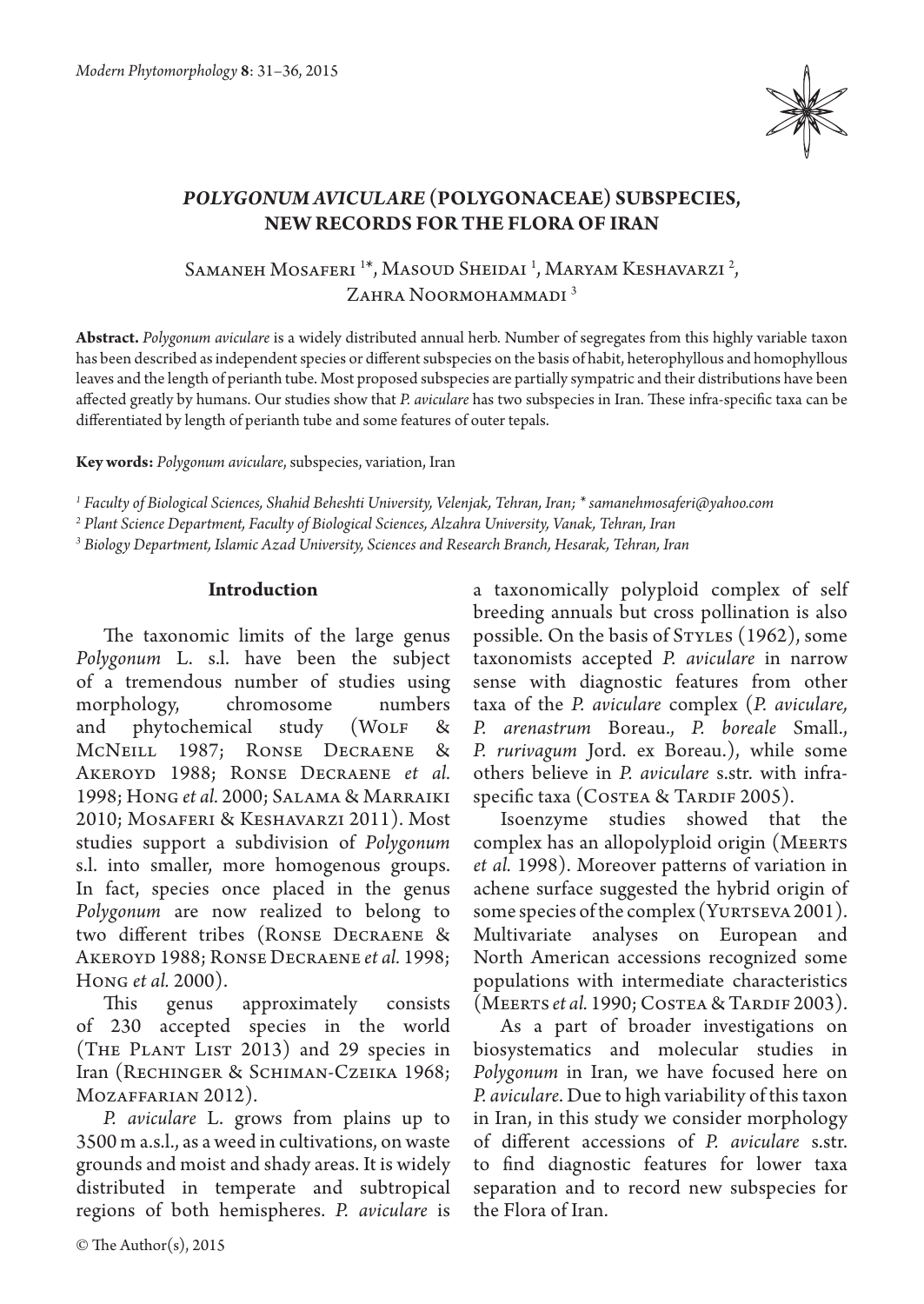

**Fig. 1.** Map showing the studied populations in Iran as black dots.

### **Material and methods**

Morphometric studies were performed on 15 populations of *P. aviculare* native to Iran from 12 provinces (Fig. 1). Vouchers are deposited in herbarium of Alzahra University. Photographs were taken by Dino-Lite Pro digital microscope.

### **Results**

### *Polygonum aviculare* **subsp.** *depressum* **(Meisn.) Arcang.**

Plants green, homophyllous or subheterophyllous. Stem branched at base, ochrea with proximal part cylindric to funnelform, 3-6 mm, with distal part soon disintegrating and leaving almost no fibrous remains, membranous, margins nearly lacerate; petiole 1-1.5mm; leaves light to dark green, lateral veins visible, elliptic to lanceolate, 8-21×2.7-6 mm, 3-4.1 times as long as wide, apex obtuse or acute. Inflorescence solitary or with 3-5 flowers at tips of branches. Pedicels enclosed in ochreae, 1-1.3 mm. Flowers: perianth 2-2.9×1-1.9 mm, 1.3-2 times as long as wide; tube 50-57% of perianth length; tepals green or pink with white margins, oblong or rarely ovate, flat or cucullate in fruit, outer tepals not pouched at base; midviens unbranched; stamens 5-6. Achenes exserted or enclosed from perianth, dark to light brown, 3-gonous, 2-2.8×1.3-2.2 mm, roughened (Fig. 2).

*Studied populations*: Lorestan province, Khorramabad (881, AUH), Mazandaran province, Gadook (901, AUH), Mazandaran province, 5 km Ramsar (902, AUH), Guilan province, 6 km Rasht to Tehran (891, AUH).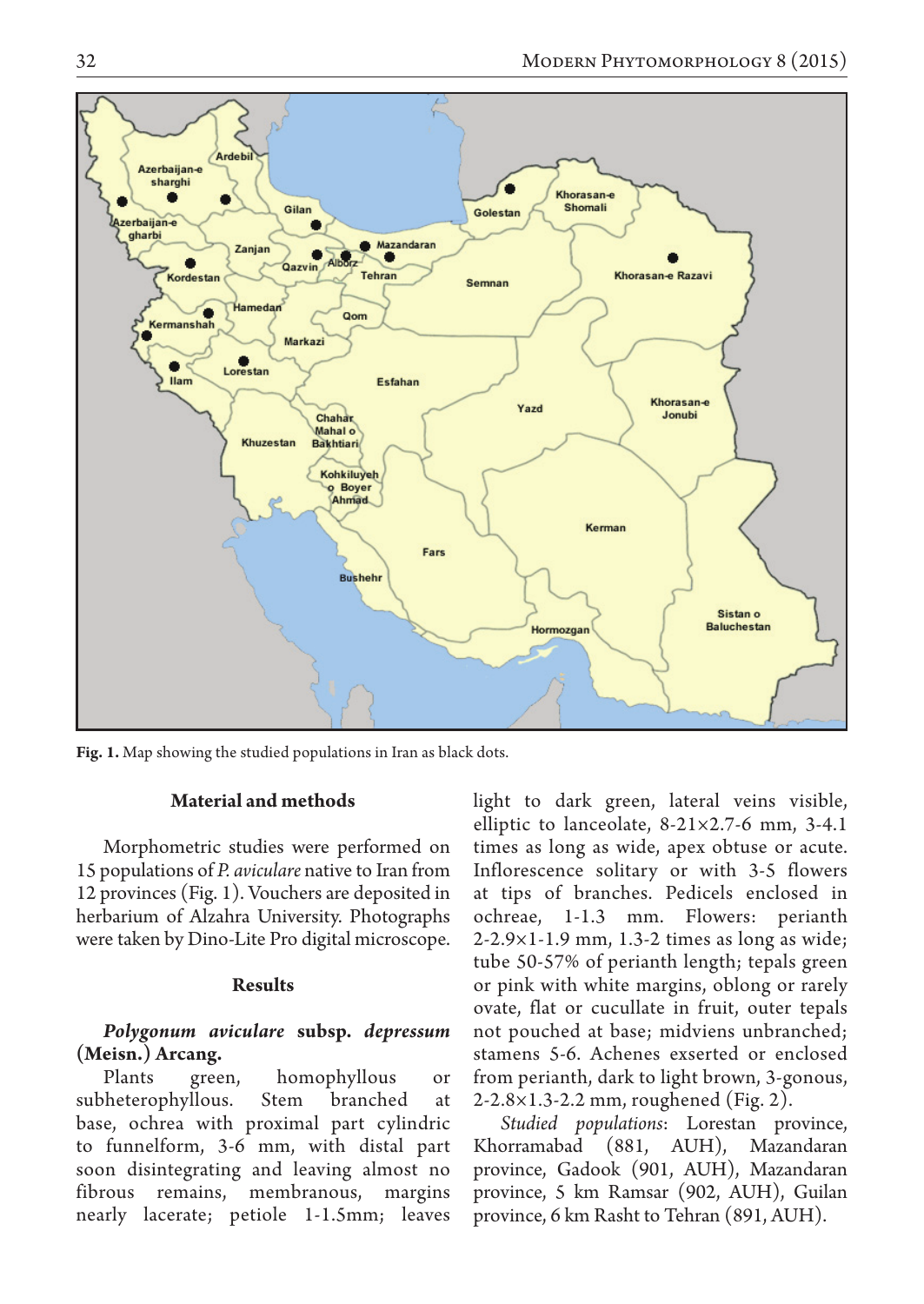

**Fig. 2.** *Polygonum aviculare* subsp. *depressum*: **a** – plant; **b** – flower bud; **c** – ochrea; **d** – achene; **e** – tepals; **f** – dorsal surface of leaf blade with prominent veins.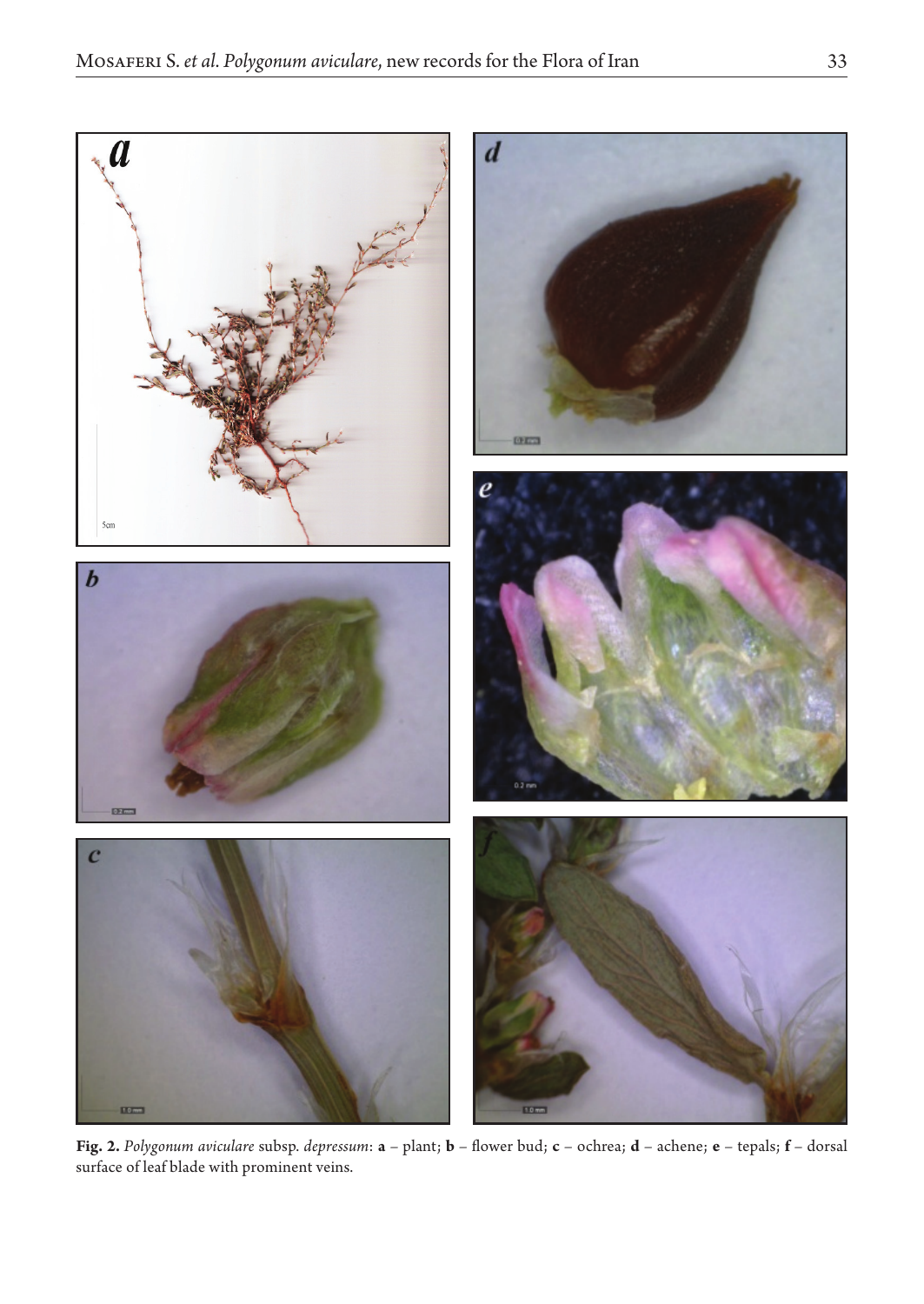

**Fig. 3.** *Polygonum aviculare* subsp. *buxiforme*: **a** – plant; **b** – flower bud; **c** – ochrea; **d** – achene; **e** – tepals (**arrow** shows the pouch).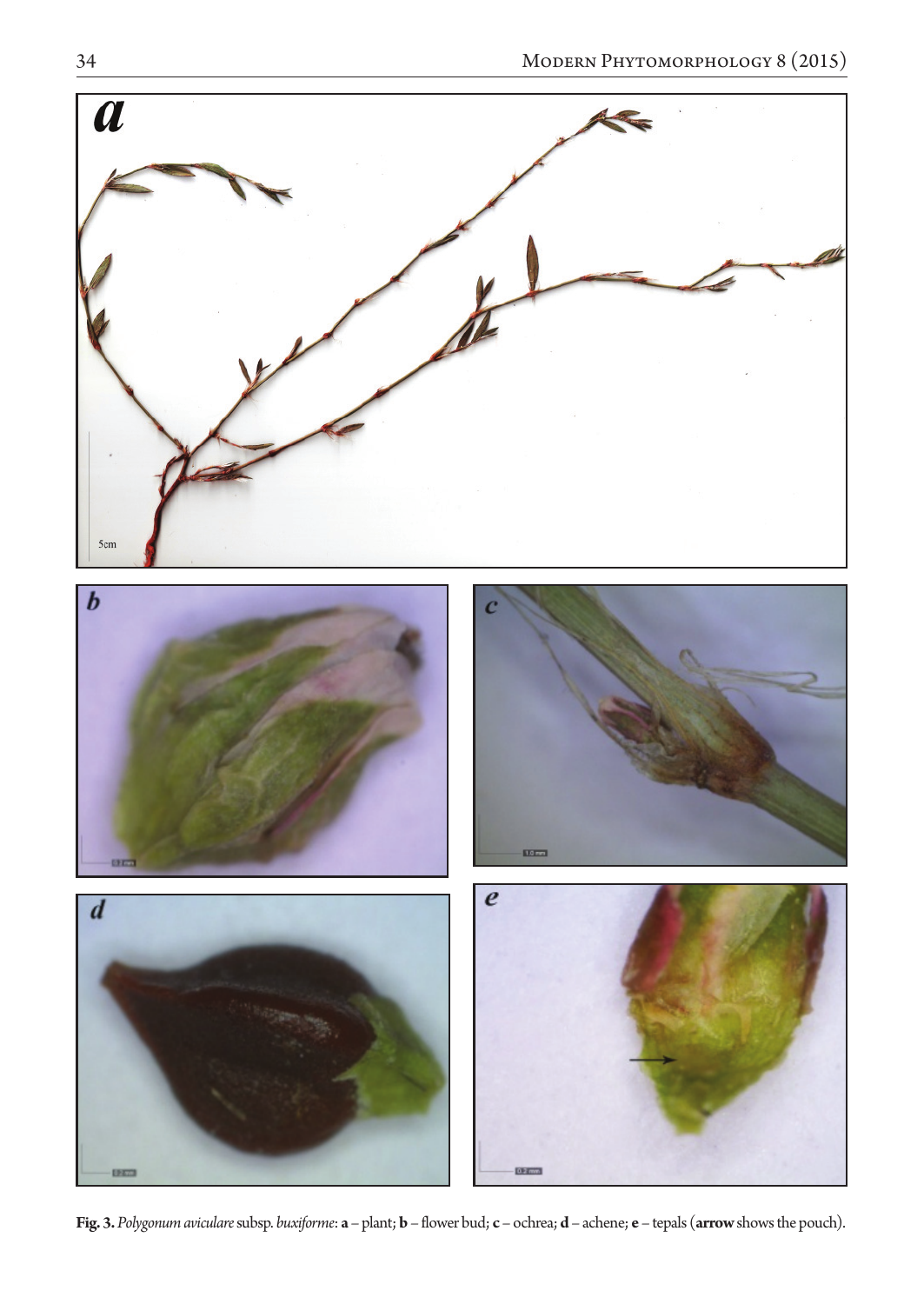## *Polygonum aviculare* **subsp.** *buxiforme* **(Small) Costea et Tardif.**

Plants gray-green, homophyllous. Stems 1-3, erect and unbranched. ochrea 4.5-5.5 mm, proximal part cylindric and distal part silvery with distinct veins; petiole 0.9-2 mm, lateral veins visible but not raised abaxially, lanceolate to elliptic,  $15.5(22)\times3.5(5.5)$  mm,  $4(4.5)$ times as long as wide, apex acute to obtuse. Inflorescence mostly with solitary flowers but also with 2-4 flowers at tips of branches. Pedicels mostly enclosed in ocreae, 1mm. perianth  $2.2(3)\times(1.2)2$  mm; tube 25-35% of perianth length; tepals overlapping, green with white or sometimes pink margins, oblong, apex cucullate, outer tepals pouched at base; veins branched; stamens 7. Achenes usually enclosed in perianth, light brown to brown, mostly 3-gonous, 2.2×1.4 mm, apex straight, roughened (Fig. 3).

*Studied populations*: Zanjan Province, Takestan (876, AUH), West Azarbaijan province, Urmia (882, AUH).

### **Discussion**

*P. aviculare* is a polymorphic taxon which was split up into smaller taxa. LINDMAN (1912) was the first who classified variations in *P. aviculare* broad concept. He named *P. eaquale* Lindm. for homophyllous plants and *P. heterophyllum*  Lindm. for heterophyllous plants with large leaves on the main stems and smaller ones on lateral branches.

MEERTS (1995) identified two subspecies (ssp. *aviculare* and ssp. *depressum*) in populations of *P. aviculare* in Belgium. Based on his observations, these taxa showed variations in overall plant shape, habitats and size of leaves and internodes. Subspecies depressum comprised prostrate plants with shorter internodes and smaller leaves. Our studies in this taxon are in congruent with him.

COSTEA & TARDIF (2005) described six subspecies of *P. aviculare* for Flora of North America. Ratio of perianth tube to perianth length, veins of perianth and protrusion at the base of outer tepals are diagnostic characters between two subspecies *depressum* and *buxiforme*.

In Flora of Turkey, three species *P. aviculare, P. arenastrum* and *P. mesembricum* Chrtek. were mentioned as *P. aviculare* agg. Although it is believed that *P. aviculare* and *P. arenastrum* are not homogenous and further collections and studied were needed (Coode & Collen 1967). Qaiser (1974) described *P. aviculare* and *P. arenastrum* as independent species. He believed in some intermediate taxa between these two species, but no varieties or subspecies were mentioned for Flora of Pakistan.

In spite of different treatments of this variable taxon in different resources, we believe in two subspecies for the Flora of Iran. These taxa are mainly differentiated by the proportion of the fused part in the length of the perianth and by the presence or absence of pouch at base of the outer tepals.

### **Identification key**

| 1. Perianth tube is 50-57% of perianth length |  |
|-----------------------------------------------|--|
|-----------------------------------------------|--|

|  | - Perianth tube is up to 35% of perianth |  |  |  |  |
|--|------------------------------------------|--|--|--|--|
|  |                                          |  |  |  |  |

- length ....................................................................... 3
- 2. Outer tepals with unbranched midviens
- and no pocket at base .............. subsp. *depressum* 3. Outer tepals with branched midviens and
- pocket at base ............................. subsp. *buxiforme*

### **References**

- **Coode M.J.E., Cullen J. 1967.** *Polygonum*. In: Davis P.H. (ed.), Flora of Turkey and the East Aegean Islands. **2**: 265–293. Edinburgh University press.
- **Costea M., Tardif F.J. 2003.** Nomenclatural changes in the genus *Polygonum* section *Polygonum* (Polygonaceae). *SIDA* **20 (3)**: 987–997.
- **Costea M., Tardif F.J. 2005.** The biology of Canadian weeds. 131. *Polygonum aviculare* L. *Can. J. Plant Sci.* **85**: 481–506.
- **Hong S.P., Ronse Decraene L.P., Smets E. 2000.**  Systematic significance of tepal surface morphology in tribes Persicarieae and Polygoneae (Polygonaceae). *Bot. J. Linn. Soc.* **127**: 91–116.
- **Lindman C.A.M. 1912.** Wie ist die Kollektivart *Polygonum aviculare* zu spalten? *Sven. Bot. Tidskr.* **6**: 673–696.
- **Meerts P. 1995.** Phenotypic plasticity in annual weed *Polygonum aviculare. Bot. Acta.* **108**: 414–424.